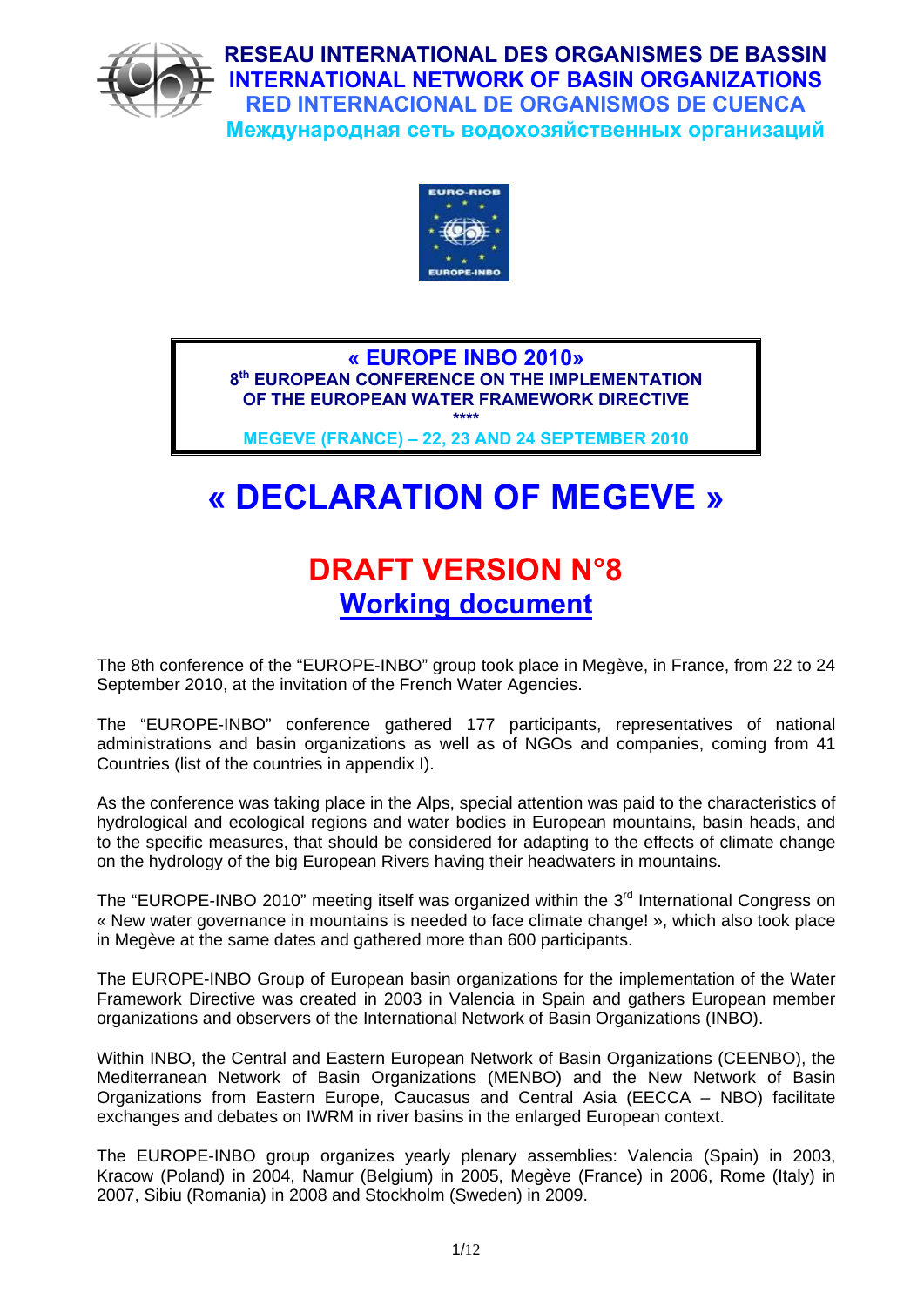The "EUROPE-INBO" Group allows the Basin Organizations and District Authorities to regularly meet, in an informal way, for exchanging their practical experience, identifying the operational problems and making specific proposals for the WFD implementation.

The work of the "EUROPE-INBO" group aims at enriching the WFD Common Implementation Strategy (CIS), especially through analyses directly resulting from the interested parties in the field.

EUROPE-INBO also enhances the WFD concepts and allows experience feedback for the non-EU interested countries (Countries neighbors of the EU as well as countries of America, Africa and Asia).

The work of the 8<sup>th</sup> International "EUROPE-INBO 2010 Conference" in Megève was organized around six successive round tables which allowed dealing with the following problems:

- Progress made in the preparation of the WFD Management Plans: their contents, followup methods (indicators, management charts…),
- The Programs of Measures 2010 2015, implementation, stakeholders' mobilization, local contracts, financing of actions,
- Combined implementation of the WFD and « groundwater », « floods » and « marine strategy » Directives,
- Strategies for prevention of drought risks in Europe: national strategies, monitoring, warning systems,
- Measures to be planned for adapting Water Bodies to the effects of climate change, resources management, development of upper basins, upstream–downstream common cause, optimization of the water demands, agricultural policy, hydropower, navigation on waterways, reservoirs, transfers, etc.
- Cooperation with the neighboring Countries, non-members of the European Union, for the application of the WFD principles and methods.

This 8th conference in Megève was also the opportunity for the participants to formulate proposals on the organization and facilitation of the regional European preparation process of the next 6<sup>th</sup> World Water Forum to be held in Marseilles from 12 to 17 March 2012.

------papers were presented during these six round tables.

#### **Integrated and sound water resources management at the level of river basins is obviously essential worldwide!**

The basins of rivers, lakes and aquifers are the relevant natural geographical territories in which to organize this integrated and sound management.

Indeed, river basins are the natural territories in which water runs on the soil or in the sub soil, whatever are the national or administrative boundaries or limits crossed.

#### **Significant progress has already been made since the 1990s:**

River basin management experienced a quick development in many countries, which made it the basis of their national legislation on water or experiment it in national or transboundary pilot basins.

The United Nations Convention of 1992 of Helsinki, has strengthened cooperation for the management of international rivers in Europe now expanded to Eastern Europe, Caucasus and Central Asia.

Although the United Nations Convention of 21 May 1997, on non-navigational uses of international watercourses, has not yet come into effect, more and more countries have already ratified it or are considering it, and its principles, based on the concept of basin common cause, are increasingly recognized as a basis for relations among the riparian States concerned by transboundary rivers.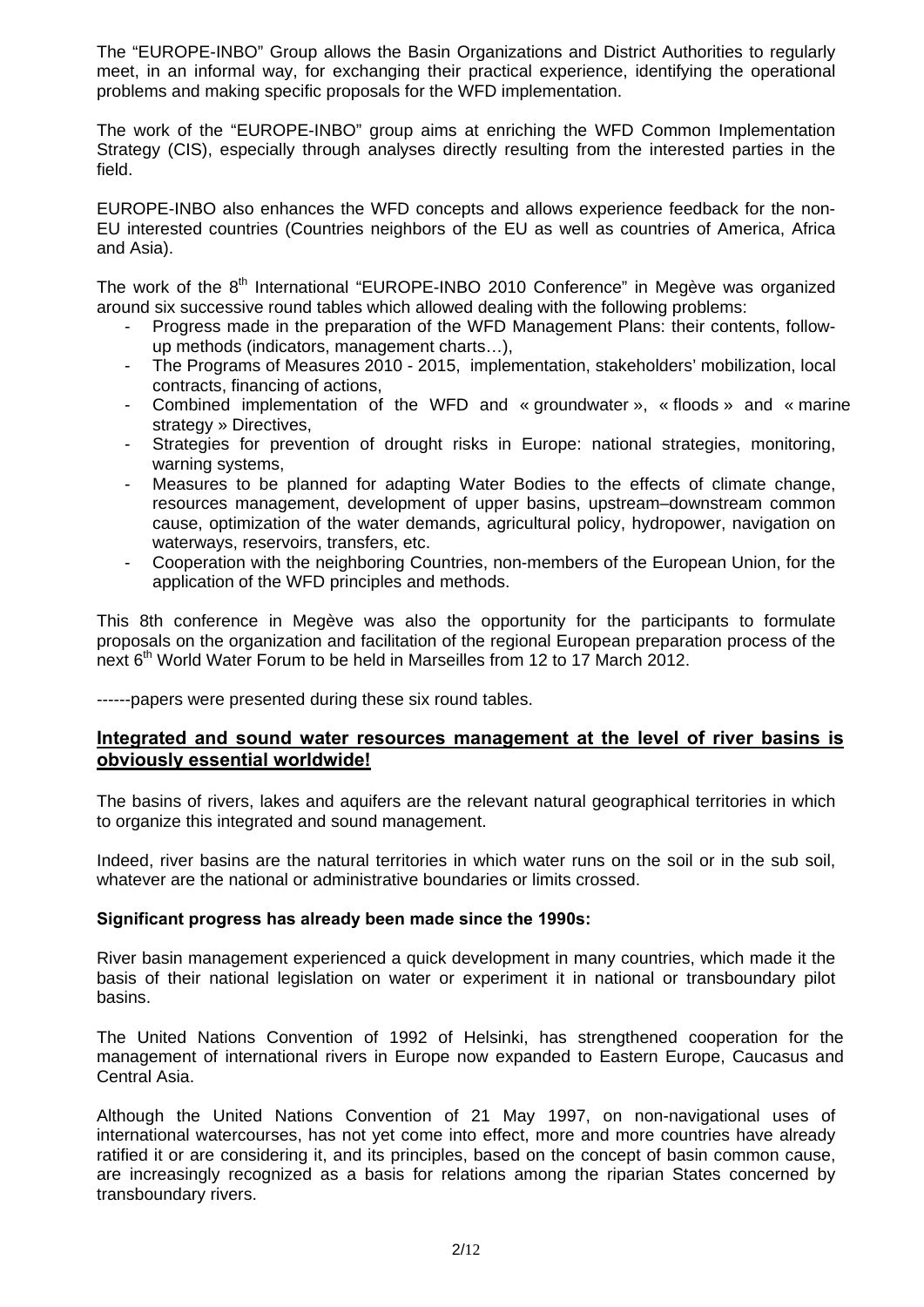In addition, the European Water Framework Directive (WFD) of 2000 lays down the principles, objectives and methods to achieve "good ecological status" in the national and international river basin districts of the 27 EU countries, plus Switzerland and Norway and neighboring countries.

Indeed, the WFD is an incomparable example of coordinated water resources management in a region as diversified as Europe is. In this sense, it is advisable to continue its promotion to the neighboring countries and to other areas of the world, as its methodology, process and approach are highly relevant for solving water problems.

The WFD also facilitated a transboundary approach to the management of rivers shared by several European countries, by also involving the countries non-members of the EU.

#### **Since 2000, the WFD has been an unprecedented driving force on the European continent scale and considerable work was carried out. However, important challenges remain.**

Thus, 170 river basin districts have being established across the E.U. 40 of them are international river basin districts and cover more than 60% of the EU territory, making international coordination one of the most significant issue and challenge for WFD implementation.

On first January 2010, all the countries should have passed from a phase of preparation to a new phase of real implementation with an obligation of results in due time!

### **As regards Management Plans:**

Two very important deadlines have just been exceeded:

- the management plans of the river basin districts were to be published on 22 December 2009,

- the Member States were to report to the Commission on 22 March 2010.

But the European Commission notes serious delays: in several countries the compulsory consultations on the draft management plans are still going on and have not even started in some countries.

14 countries published all their management plans: France (12 districts), the United Kingdom (16), the Netherlands (4), Germany (10), Luxembourg (1), the Czech Republic (3), Slovakia (2), Austria (3), Italy (8), Bulgaria (4), Romania (11), Latvia (4), Finland (8), Sweden (5).

On the whole, 91 river basin districts out of 170 published their management plan but 4 countries did not yet begin the consultation process: Portugal, Greece, Cyprus and Malta.

As regards the others, the consultation is going on or is completed but the plans have not yet been published.

The plans for international districts were published for the Danube, the Rhine, the Elbe, the Ems, the Maas and the Scheldt.

The Commission is drafting an evaluation report on the management plans which will be published in 2012. We already note that the details, the methods used and the presentation of the management plans are very heterogeneous and this will make the aggregation of data and their analysis difficult.

The transposition deadlines expired on 16 January 2009 for the Groundwater Directive and on 26 November 2009 for the Floods Directive. Formal notices are being sent now for non compliance with the transposition deadline.

20 countries already received notices for non compliance regarding the WFD implementation!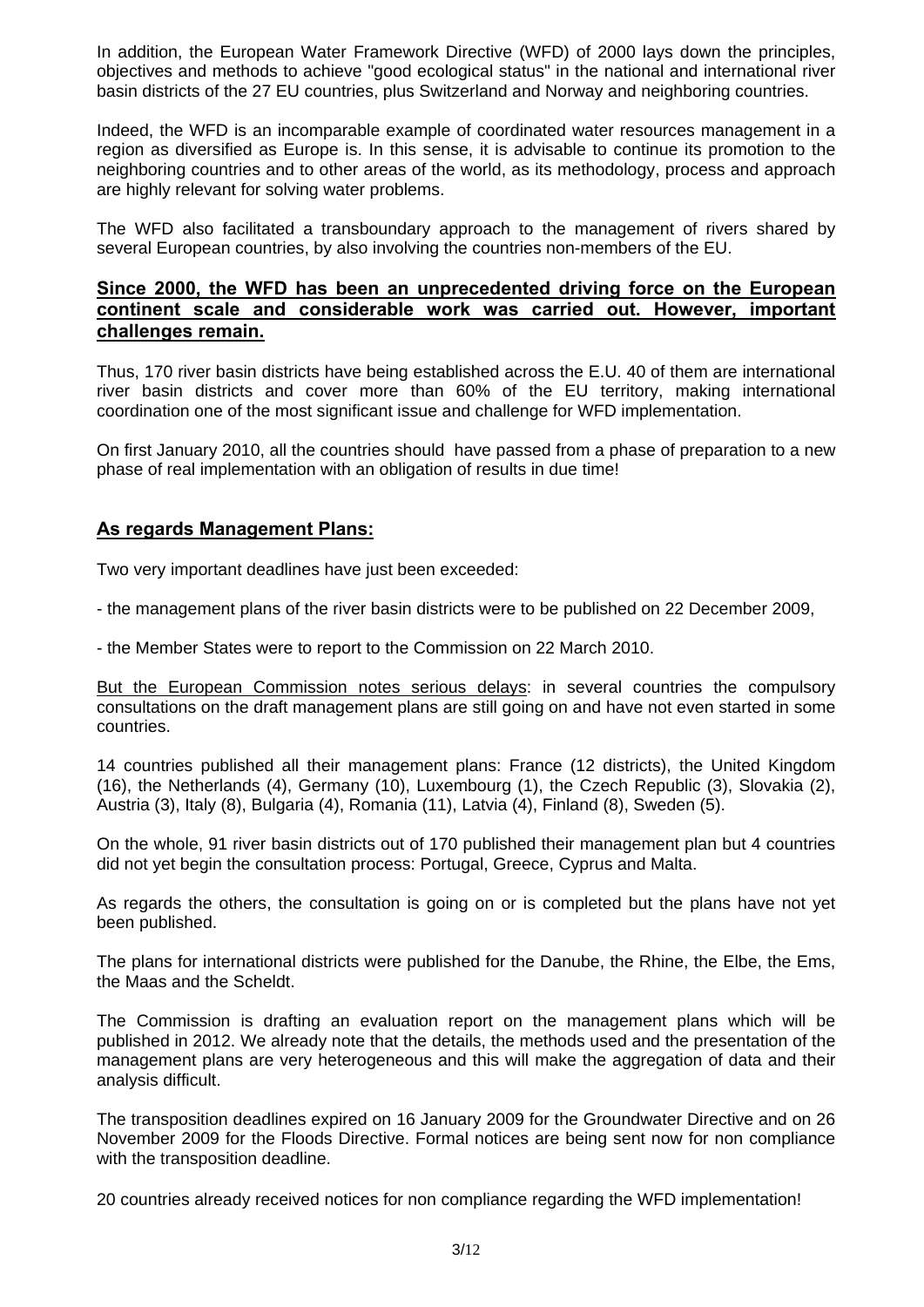To tackle Europe's water challenges, the Management Plans need to be visionary, abandoning too minimalist approaches and becoming guidelines for clearly defining the efforts to make...

Clearly, a significant percentage of water bodies will not reach good status in 2015. A survey shows that the percentage of water bodies achieving good status in 2015 could vary a lot, between 25% and 75%.

There are still a lot of uncertainties about the real efficiency of certain measures mainly on hydromorphology, groundwater, wetlands, etc….

Even for the measures recognized as efficient, there are uncertainties about the necessary time to carry out the projects in the field and the time necessary for the environments to react.

The time factor is indeed of prime importance and this requires urgent action.

The complete implementation of pre-existing "nitrates" and "wastewater" Directives must be at the core of the Programs of Measures.

True mobilization is needed concerning agriculture: the programs must include strong and constraining measures and actions must be coordinated at the European level. It will be very difficult to obtain positive results on the quality of water and ecosystems in 2015, and even in 2021, without a true reform of the Common Agricultural Policy.

As the functional restoration of aquatic environments is of prime importance for achieving good status, the means devoted to wetlands and hydromorphology must be increased.

It is also urgent to reinforce protection measures for groundwater, to make for lost time, taking into account the fragility of aquifers and the time needed for restoring degraded situations. In this respect, the publication soon of a document prepared by UNESCO, BRGM, the Water Academy and IOWater on the methodological approach to sustainable management of transboundaty aquifers should be underlined.

It is also necessary to apply the "Renewable Energy" Directive and the "WFD" at the same time, as hydropower infrastructures change ecosystems, but produce renewable energy without greenhouse effect…!!!

 IN TRANSBOUNDARY BASINS, the positive role of international commissions, where they exist, was underlined, as platforms for international coordination, harmonization of practices, decision-making through consensus and prevention of conflicts, information exchange, etc… between riparian countries.

But huge work is still needed. Management Plans of International River Basin Districts in Europe still too often look like a patchwork of national elements, as each Member State remains responsible vis-à-vis the Commission for the "WFD" implementation.

In the same international district, the countries have not always the same priorities and deadlines, even practices for the same types of measures, especially in basins shared with non-EU countries.

#### **As regards Programs of Measures:**

The countries now enter in an operational step which relies less on governmental procedures than on many local projects. In this respect, several recommendations can be given.

In a first step, the Programs of Measures should be detailed, not only at the large river or aquifer basin level, but also at the level of each sub-basin, to be consistent with the main orientations of the District Management Plan…Using this kind of details is a guarantee for future accomplishments and better appropriation by the groups concerned.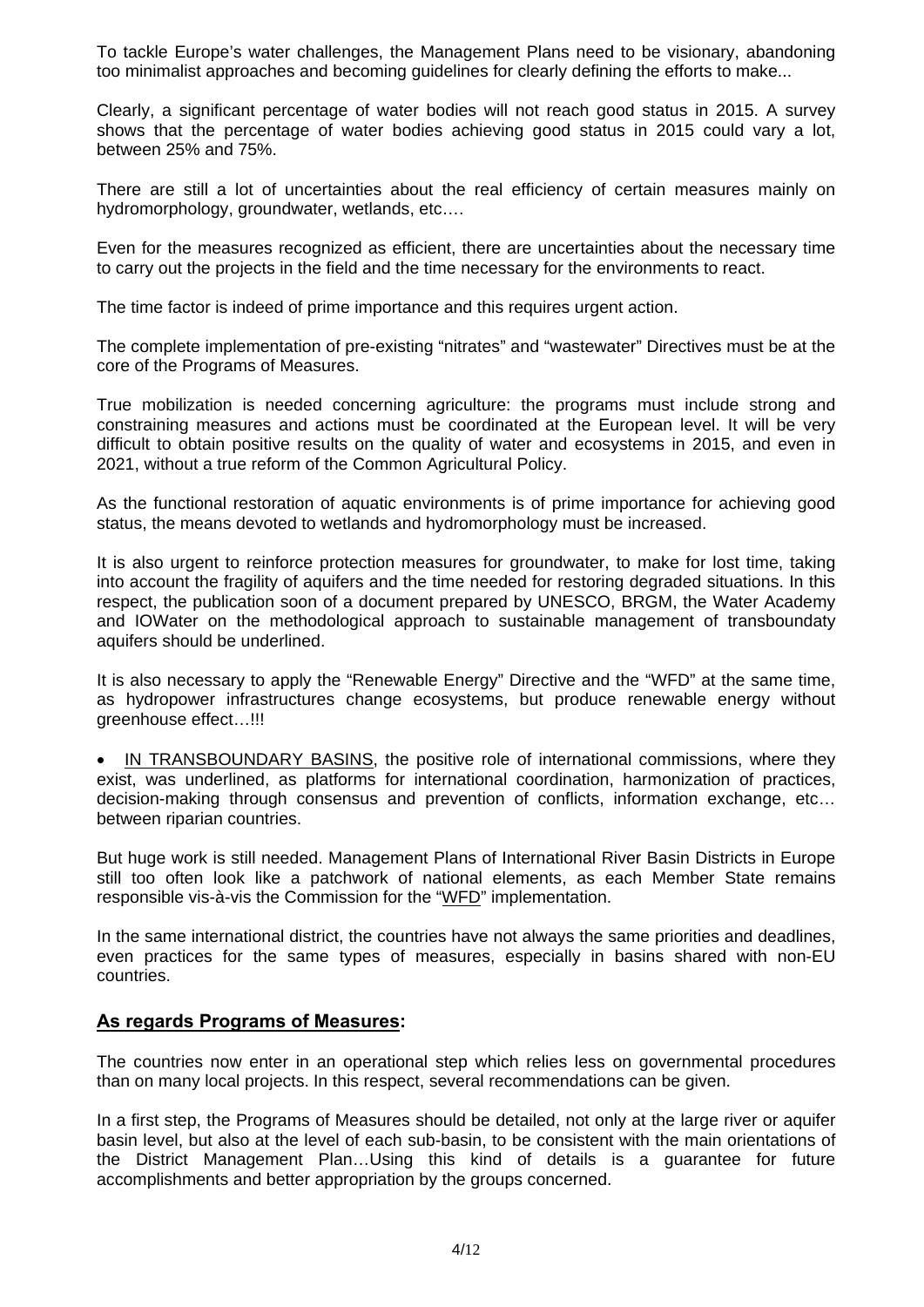Practical implementation requires the involvement of municipalities, provinces, counties, departments, regions, which will be front-liners for the investments and operation of water utilities. These Local Authorities will play a major role in the practical implementation of the WFD with all the directly concerned economic partners (farmers, industrialists, fishermen, tourism, etc).

The combination of regulatory measures, financial provisions and contractual measures when drafting a Program of Measures will require significant and increased coordination between the various State services responsible for water management, basin organizations and local authorities, economic stakeholders and NGOs.

That is why the consultation process is not sufficient in itself to mobilize local stakeholders: the effective implementation of the Programs of Measures is conditioned to the recognition of their added value by the managers of the territories

It is also of utmost importance for State authorities to mobilize themselves not only at central level but also in the field: they must be the first involved, by enforcing basic measures, controlling the effective implementation of regulations, and accompanying local stakeholders in their projects.

#### **With regard to the financing of programs:**

The "WFD" gives a major role to the economic analysis which remains to be improved.

As the methods used are different from one country to another, especially in the international river basin districts, it is very important to exchange on criteria for effectiveness of measures, disproportionate cost, exemptions and extension of delays, impact on the water price.

The WFD implementation will have a huge cost and may represent an important additional financial effort - maybe up to +30 % in some districts - probably implying the same increase on the water price. It raises the question of acceptability by users, especially in a context of economic crisis. It is necessary to have real debates on the financing, even if discussions can be hard: Who will pay and how much?

The costs are likely to be very often higher than the financial resources that can be mobilized. We may define progressive objectives and spread the costs over two or three successive programs of measures, but, in several cases, it seems that the heaviest financing was remitted to the 2021- 2017 period, which can be interpreted as remitting it until further notice and thus as a bad signal to the users and stakeholders.

We should give necessary explanations to the consumers but also to the decision-makers to make the stakes understandable and the increase in the water price acceptable.

Exemptions will be necessary, not only because of technical aspects, but also on account of financing capacities and the ability to pay of the population.

The objectives would only be reached when the corresponding financial mobilization is possible. It is thus recommended that the water pricing measures target the biggest water users, such as agriculture, and be designed to give incentives for more efficient consumption if we want that significant reductions in water use are achieved.

#### **With regard to the citizens' participation:**

We can draw some recommendations from the official public consultation on the draft management plans.

An "administrative" consultation should not be taken for a "popular" consultation of the general public, which calls upon cultural bases, images, signs of recognition and very specific media.

Moreover, tools must be adapted to the targeted public, geographical scale, consultation objectives and to the territory specificity, especially in the international districts.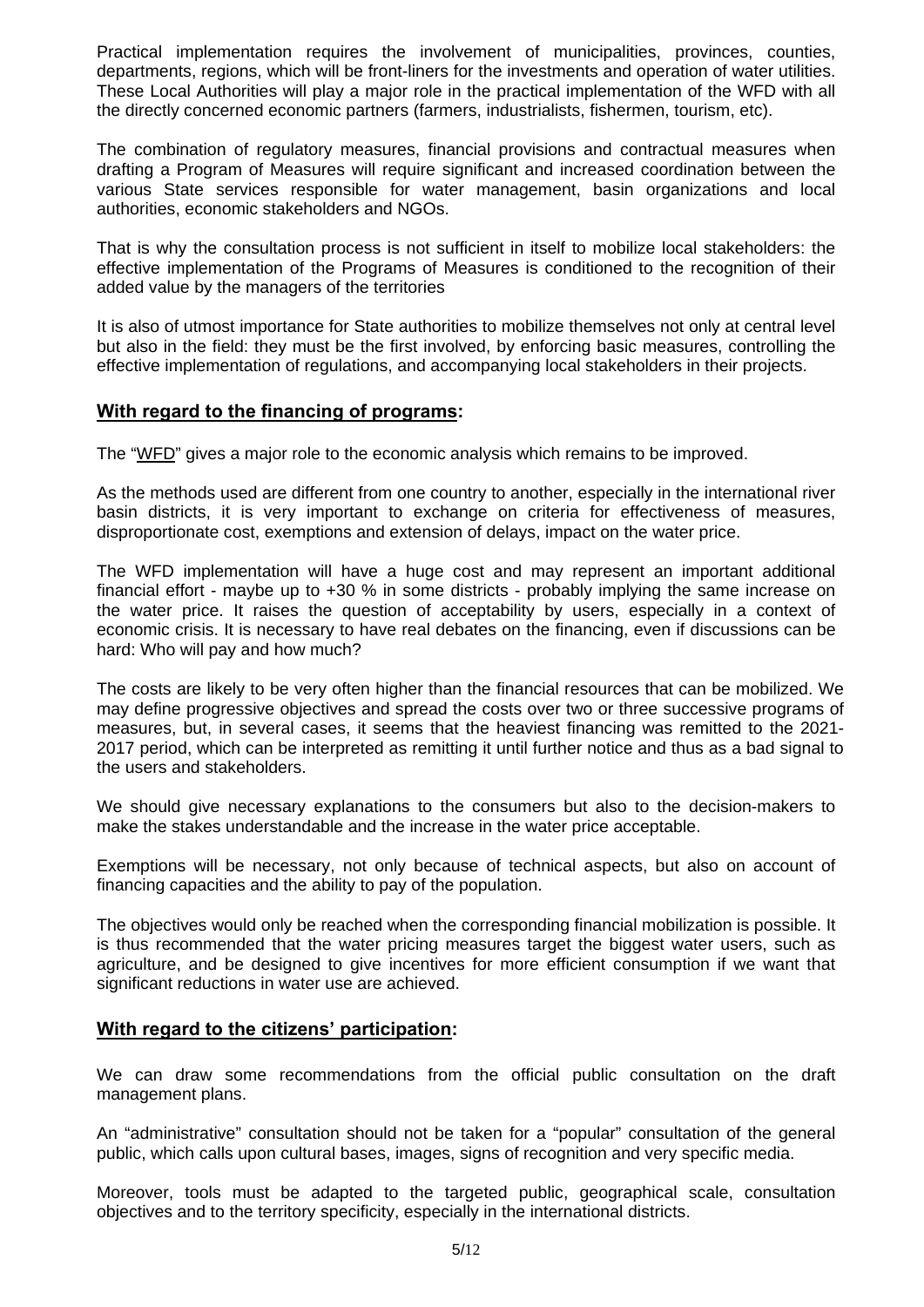Experience shows that original approaches, based on the local organization of events or on the use of local communication supports, are more effective for mobilizing the citizens than the use of the media for a wide dissemination, the cost of which is high, for a return which is sometimes disappointing.

It is necessary to take into account proximity and direct contact on the places of living. The passage by the relay of local authorities and NGOs appeared to be very useful.

In the international districts, common strategies for more public involvement should be reinforced, relying on international commissions and NGOs participation: It appears important to coordinate not only the consultation process and timetable, but also the content of the consultation processes, to develop a feeling of membership and identity on the whole transboundary basin scale.

Of course, these methods will have to be long-term ones and anticipate the improvement of other future consultations: a mechanism for consultation throughout the WFD implementation phase must be developed and applied, the process cannot just organize one consultation comparable to a media "shot".

These consultations will have a cost and it is necessary to plan for significant budgets to comply with the new obligations in this field.

### **It will be also of prime importance to make a success of the combined implementation of the WFD and European « groundwater », « floods » and « marine strategy » Directives**

The Marine Strategy Directive has many common points with the WFD, in term of process and methods and in the definition of strong environmental goals. It is obvious that these 2 directives are complementary in coastal zones and the experience gained by basin organizations during the first WFD cycle will have to be made profitable for the implementation of the Marine Strategy Directive.

It is now advisable to promote a combination of the approaches of both directives on an operational scale. The basin organizations underline the significant benefit expected at the meetings of the directors of water and the sea at the level of the Common Implementation Strategy (CIS). However, it will be necessary to plan support on a river basin scale and to basin authorities which can sometimes encounter many difficulties: differences in terms of responsibilities, administrative organization, supervisory authorities but also weak relationships with the interested parties specific to the marine environment for example. It will be of prime importance to develop exchanges and experience feedbacks between the basin organizations and the relevant authorities in order to guarantee synergy between these two directives.

The implementation of the "Floods" Directive should not lead to the selection of measures which aim, "in the short term" and often in an ineffective way, at reducing the risk or amplitude of damage, especially if they are in contradiction with achieving good status. Thus the extraction of granulates in rivers, justifying them by the improvement of the flow, is very debatable but also in complete contradiction with the "physical" component of the good ecological status given as objective by the WFD.

The evaluation of the physical component of "Good Status" undoubtedly requires to be developed in future years to have a more precise identification of the hydromorphological disturbances and possible remedial measures.

### **Adaptation of water management to climate change is needed; it will especially be necessary to develop strategies for risk and drought prevention in Europe.**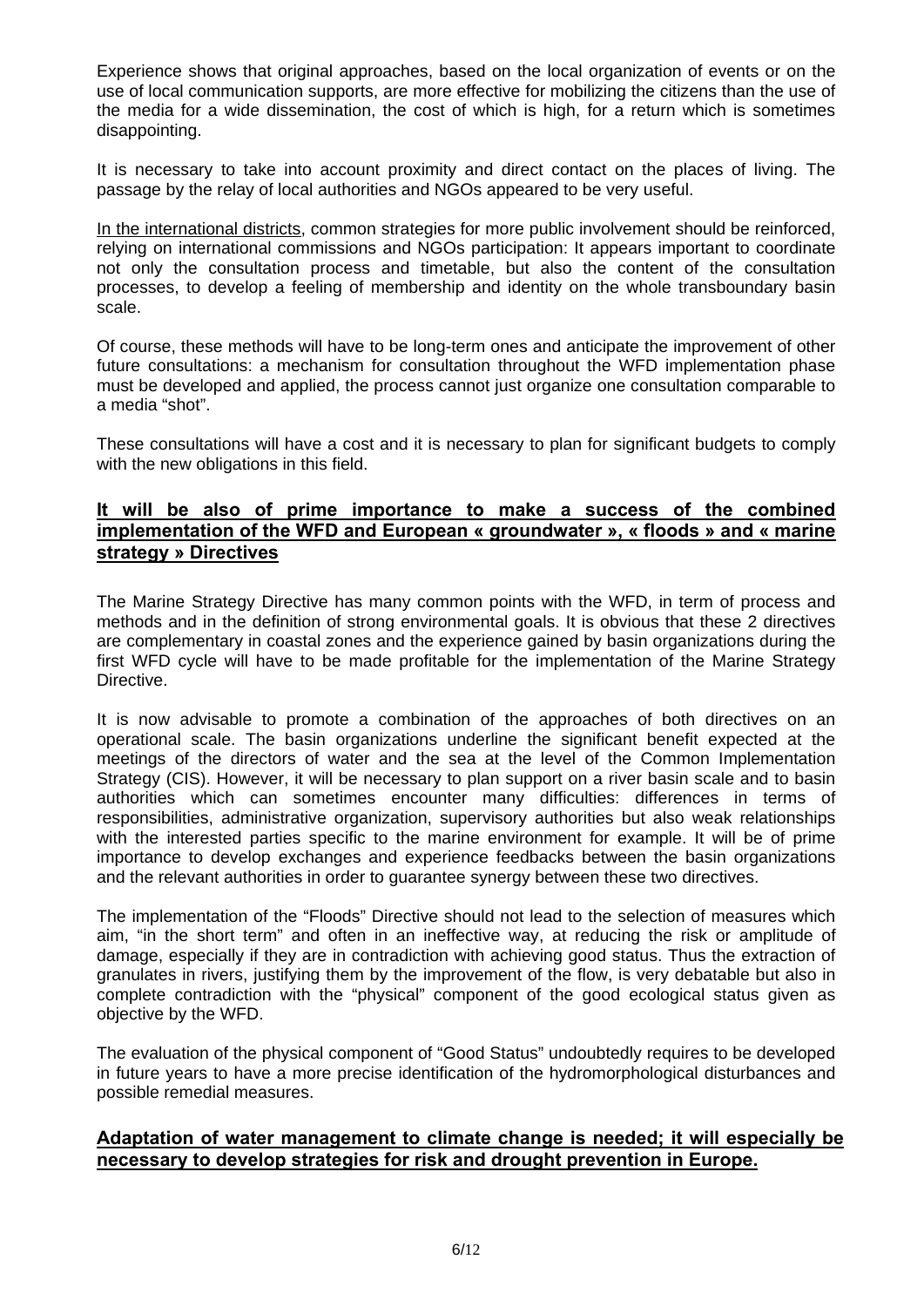Supposing that humanity can appreciably reduce tomorrow the emissions of greenhouse-effect gases, the harmful effects of climate change would nevertheless still continue to be felt for many decades.

Global warming now seems to be unavoidable. One of the first consequences will be a change in the hydrological cycles.

Should ambitious measures be globally taken by all the countries to appreciably reduce their emissions of greenhouse gases, the effect on climate would only be perceptible at best at the end of the century. Changes in rainfall and hydrological cycles have already started and will probably be felt by 2040 or 2050, i.e. in less than a generation: it is thus necessary to react quickly, before it is too late and it is clear that the sole control of gas emissions will be insufficient to alter this evolution within these deadlines.

It is therefore essential to work at adapting to the consequences of climate change and, in particular, with regard to basin organizations, at developing water resources management policies, taking into account the new elements of climate change. It is especially necessary to quickly assess the hydrological consequences of this change, according to various scenarios.

Adaptation already started, but in a fragmentary way. It is now advisable to work out a strategic approach which guarantees the adoption of quick and effective adaptation measures and a certain coherence between the various sectors and the various levels of governance.

The severity of the impacts of climate change varies by region. The most vulnerable regions in Europe are Southern Europe, the Mediterranean Basin, Outermost regions and the Arctic. Furthermore, mountain areas in particular the Alps, coastal and urban areas and densely populated floodplains are facing particular problems. The islands will remain particularly vulnerable.

In the energy sector, climate change will have a direct effect on both the supply and demand of energy. The projected impact of climate change on precipitation and glacier melt indicate that hydropower production could increase by 5% or more in northern Europe and decrease by 25% or more in southern Europe. Decreased precipitation and heat waves are also expected to influence negatively the cooling process of thermal power plants. On the demand side, increasing summer peaks for cooling and impacts from extreme weather events will affect in particular electricity distribution.

Climate change will cause significant changes in the quality and availability of water resources, affecting many sectors including food production, where water plays a crucial role. More than 80% of agricultural land is rain-fed. Food production also depends on available water resources for irrigation. Limited water availability already poses a problem in many parts of Europe and the situation is likely to deteriorate further due to climate change, with Europe's high water stress areas expected to increase from 19% today to 35% by the 2070s. This could also increase migration pressures.

The challenge for policy-makers is to understand these climate change impacts and to develop and implement policies to ensure an optimal level of adaptation. Strategies focused on managing and conserving water, land and biological resources to maintain and restore healthy, effectively functioning and climate change-resilient ecosystems are one way to deal with the impact and can also contribute to the prevention of disaster as addressed in a recent Commission Communication. Evidence suggests that working with nature's capacity to absorb or control impact in urban and rural areas can be a more efficient way of adapting than simply focusing on physical infrastructure.

Green Infrastructure can play a crucial role in adaptation in providing essential resources for social and economic purposes under extreme climatic conditions. Examples include improving the soil's carbon and water storage capacity, and conserving water in natural systems to alleviate the effect of droughts and to prevent floods, soil erosion and desertification.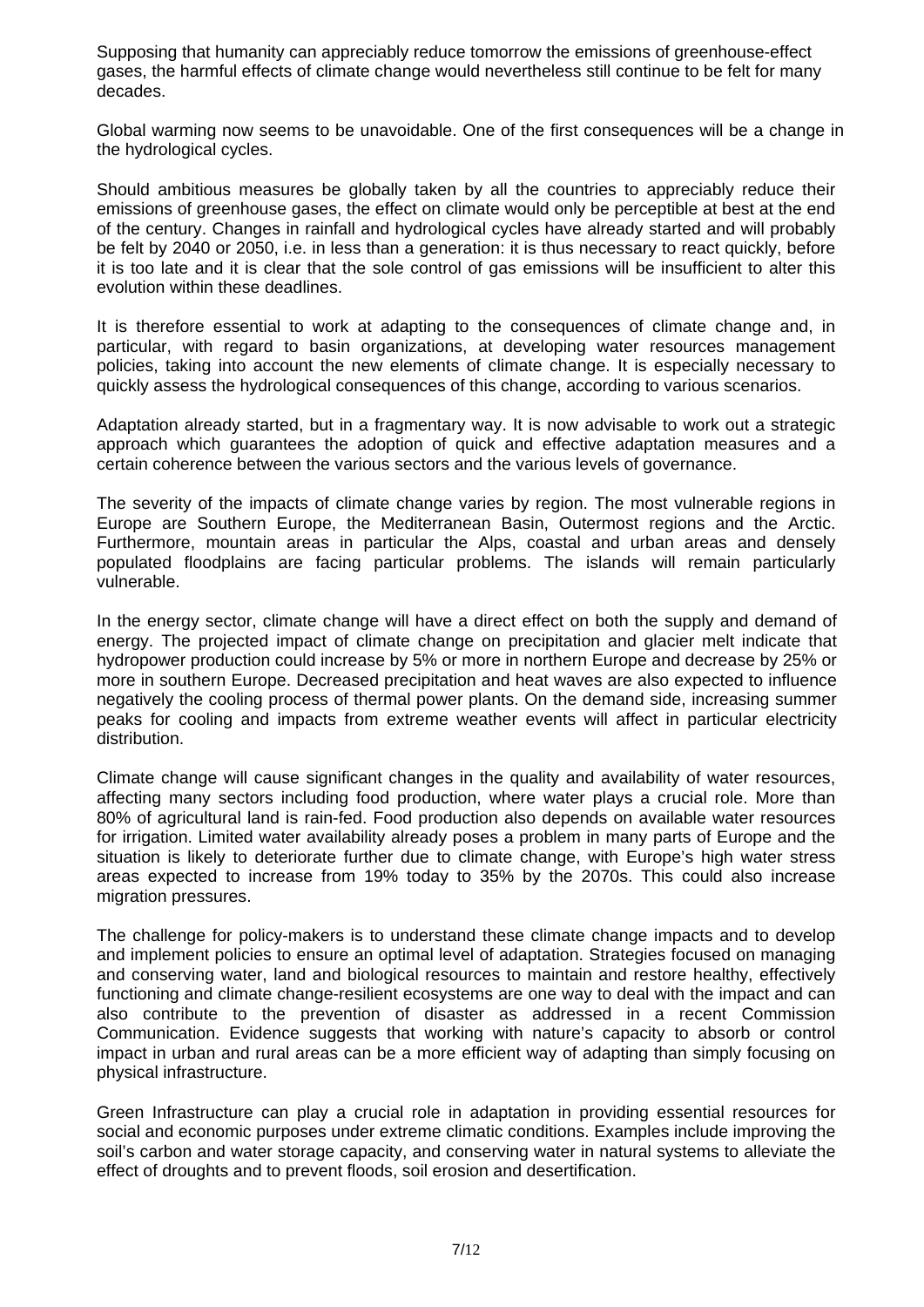Due to the regional variability and severity of climate impact most adaptation measures will be taken at national, regional or local level. However these measures can be supported and strengthened by an integrated and coordinated approach at EU level.

The EU has a particularly strong role when the impact of climate change transcends the boundaries of individual countries (e.g. river and sea basins and bio-geographic regions). Adaptation will require solidarity among EU Member States to ensure that disadvantaged regions and regions most affected by climate change will be capable of taking the measures needed to adapt. Moreover, coordinated EU action will be necessary in certain sectors (e.g. agriculture, water, biodiversity, fisheries, and energy networks) that are closely integrated at EU level through the single market and common policies.

To be able to take decisions on how best to adapt, it is essential to have access to reliable data on the likely impact of climate change, the associated socio-economic aspects and the costs and benefits of different adaptation options. Suitable solutions could be defined only if additional data concerning the incidence of the climate and the vulnerability are joined together. It will also be advisable to place at the disposal of third countries, and in particular of the developing countries, the knowledge obtained as regards adaptation

A considerable amount of information and research already exists, but is not shared across Member States. An effective way to improve knowledge management would be to establish a Clearing House Mechanism as an IT tool and database on climate change impact, vulnerability and best practices on adaptation.

A pro-active research and education policy is necessary to promote better understanding of climate change impacts and the development of skills, methods and technologies to cope with the consequences of climate. A recent Commission Working Document provides detailed information on research needs, including on the impacts of climate change and adaptation.

As the majority of land in the EU is managed by farmers, the CAP is well placed to play a central role in contributing to adaptation, not only by helping farmers to adapt their production to the changing climate situation, but also to direct them towards techniques using less inputs and less water.

More generally, consideration should be given to the CAP providing an adequate framework for sustainable production, thereby enabling the agricultural sector to deal with the challenges posed by changing climatic conditions. This will involve, inter alia, assessing which water quantity and quality requirements should be further integrated into relevant CAP instruments as well as improving the efficiency of water use by agriculture especially in water stress regions. A reflection on possible support for farms which are particularly vulnerable to the impacts of climate change could also be undertaken.

The EU forestry strategy could be updated on climate-related aspects; in the framework of the EU Forest Action Plan a debate should be launched on the options for an EU approach on forest protection and forest information systems.

The River Basin Management Plans which will be published in 2015 should be fully climateproofed. In addition, climate change must also be properly integrated in the implementation of the Floods Directive. Full implementation of this Directive by the EU Member States will help increase resilience and facilitate adaptation efforts.

For water scarcity, the Commission will assess the need to further regulate the standards of water using equipment and water performance in agriculture, households and buildings. When reviewing in 2012 the implementation of the Water Framework Directive and the Water Scarcity and Droughts strategy, options for boosting the water storage capacity of ecosystems to increase drought resilience and reduce flood risks should be evaluated.

These effects combine with the significant pressures already associated with population growth, urbanization and development.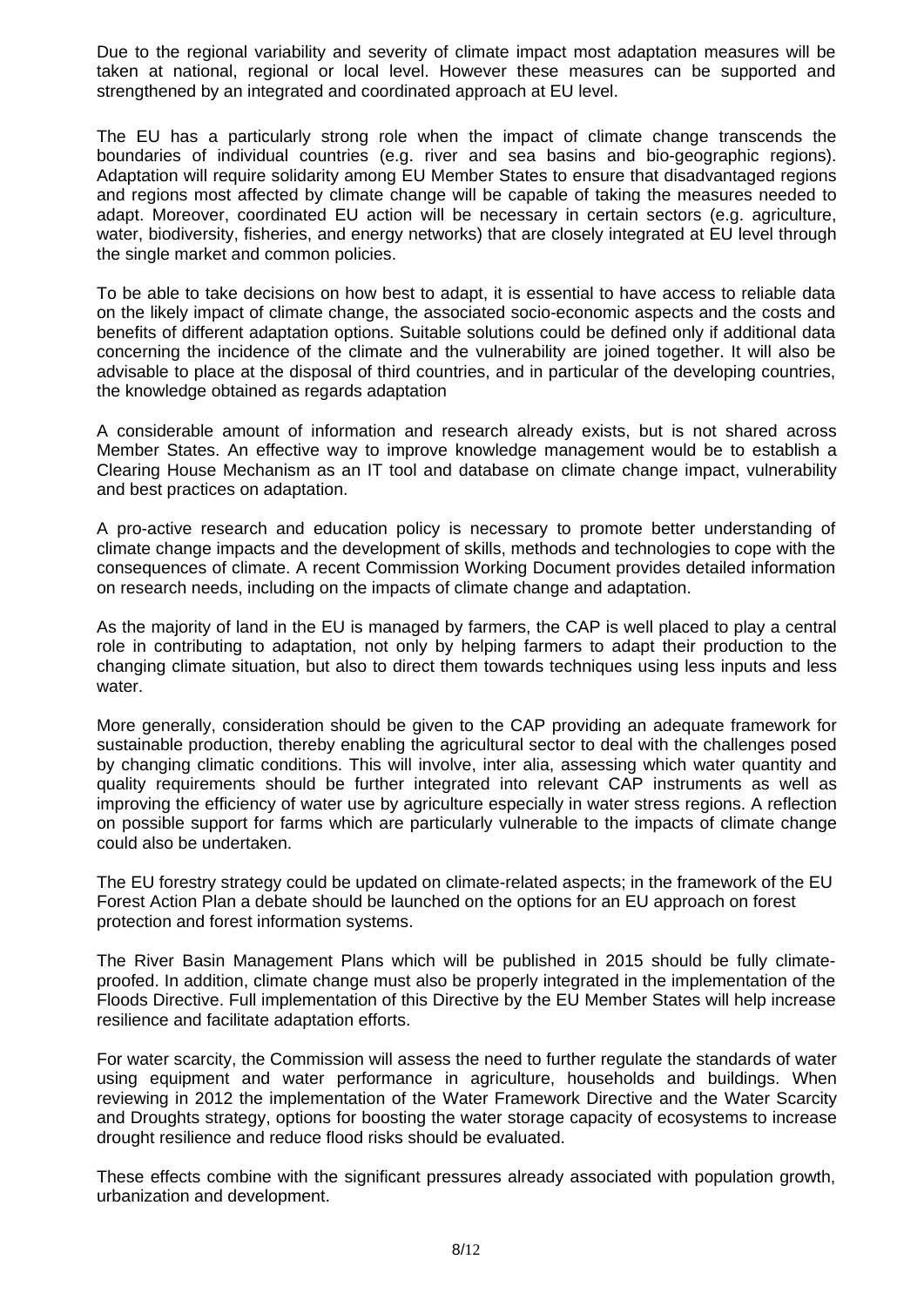**Global warming is a "multiplier of threats", worsening difficult situations and increasing tensions, even in the most stable areas as Europe.** 

#### **"If the greenhouse-effect gases are responsible for climate change, fresh water is the first victim".**

It is therefore essential to work now at adapting policies and mechanisms for managing water resources to cope with the effects of climate change. We must learn to anticipate the damage and take the necessary measures to prevent or at least minimize their negative effects, in short to adapt us!

#### **"UPSTREAM-DOWNSTREAM COMMON CAUSE" SHOULD BE STRENGTHENED:**

The mountains must remain the water towers of Europe and the world!

With the decrease in snow and glacier melt, the water regimes of all major European rivers coming from mountains are now changing. The European mountains are already among the first victims of climate change and this phenomenon does not affect only Europe: all the large rivers of the World and their main tributaries have their headwaters in mountains.

Mountains play a strategic part in the management of freshwater: drinking water supply, water irrigation and industry, hydropower production, water for recreational activities. The modifications related to the effects of climate change also generate risks: increase in the frequency and intensity of floods in autumn, winter and spring, of summer droughts, strong erosion, landslides, big transports of sediments, deterioration of the quality of rivers, increase in the temperature of water.

It is now necessary to act and carry out practical actions which are urgently needed such as the field experiments presented during the "General Assembly on Water in Mountains" (Megève, 22- 24 September) which function, give results and which can be generalized or used for making progress.

#### **It is now clear that the collective cost of inaction would be considerable and that it is necessary to react as fast as possible to adapt before it is too late!**

It is necessary to better recognize the role of mountains for the community as a whole and to better help the mountain dwellers, within integrated basin policies, so that they can manage the territories, ecosystems and mountain water resources, build the integrated equipment necessary upstream, continue to protect downstream areas against risks and provide the plains with abundant quality water, which they will increasingly need

Now it is time to rethink the management of mountain water and soils taking into account, as a priority, the strategic constraints of water supply to the populations and agricultural, industrial and tourist economies at the foothills and in plains downstream, based on principles of common cause, compensation, payment for services rendered by mountain ecosystems and the people who manage them. This is one of the key strategies to be prioritized to prevent the risk of water stress on entire continents!

Conservation and storage of water resources, development of slopes and lands to hold water during rainfall, management of plant and forest cover, protection of wetlands, development of protection areas…, the new regional planning policies will have to optimize the water reserves available for the community and to prevent natural hazards.

These measures will have an important cost and it will be necessary to convince the landowners, mountain communities and developers that the production and storage of freshwater are at least as important as the current activities.

It will be necessary to establish institutional and financial mechanisms for payment by the main downstream beneficiaries of the services rendered by the upper basins.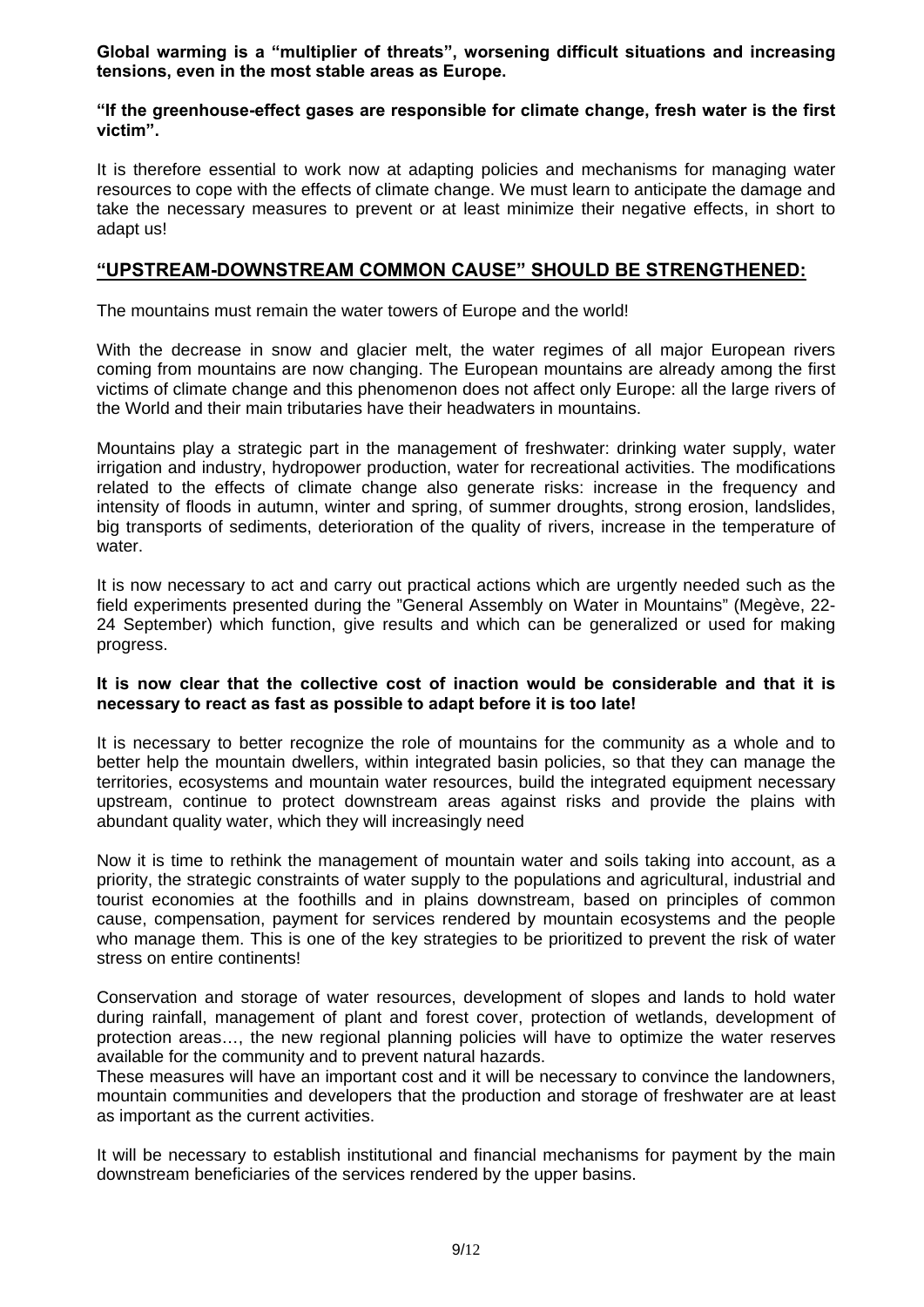It is especially crucial to develop studies to measure the real contribution of water to the economy and human development, in short to give a "monetary" value to water resources, to be able to establish the true cost / effectiveness assessment of their management.

In any case, improving the "resilience" of mountains and their ecosystems is vital for the future regulation of water resources in Europe and almost everywhere in the world.

It is necessary to develop "win-win" strategies and to immediately launch programs of measures "with no regret", whose implementation will be anyway required in all possible scenarios, since water is essential in almost all the sectors whose development depends on its availability and its quality.

Planning must be made in the basins of large rivers and based on strong intersectoral cooperation and also international when river basins are transboundary.

These measures will have an important cost and it will be necessary to develop institutional and financial mechanisms allowing the payment of the services rendered by the upper basins by their main downstream recipients.

**Water management, which is still regarded by the International Authorities as a secondary sub-goal of sustainable development or of poverty alleviation and in our developed economies as a single component of environmental protection, must become a political priority in its own right, given the challenges it represents for the future of mankind.** 

#### **It is also important to now learn managing risk and vulnerability!**

Current uncertainty should not be a reason for inaction. Actions and research must be undertaken simultaneously and concurrently.

Adaptation must be "flexible" and the measures to be taken quickly must be "adaptable" to the new future conditions.

It is necessary to develop "win-win" strategies and to immediately launch programs of measures "with no regret", whose implementation will be anyway required in all possible scenarios, since water is essential in almost all the sectors whose development depends on its availability and its quality. Planning must be made in the basins of large rivers and based on strong intersectoral cooperation and also international when river basins are transboundary.

But beyond conservation measures, it is undoubtedly the way of relating to our water consumption that will have to change to better control demand, be more economical and less polluting, to better preserve the aquatic ecosystems, etc.

**Our societies will also have to accept some risk against the increased frequency and intensity of floods and droughts, against which it is not possible to achieve a "zero risk".** 

**With the Water Framework Directive, the European Union has an advanced legal tool which must also be used to develop strategies for adapting water resources management to climate change.** 

Several Member States of the European Union are already developing such strategies: France, for example, has just launched a public consultation for its national Adaptation Plan. In 2011, a European Information Center on the effects of Climate Change should be created while the European Commission will propose in 2013 a Common Strategy, whose measures on water will have to be integrated into the next 2015-2021 Management Plans and Programs of Measures of the Water Framework Directive (WFD).

Addressing the consequences of climate change and scarcity of water resources and drought in particular is already a priority for the EU regional policy for the 2007-2013 period. The framework provides support for infrastructure investments related to water management (storage, supply, treatment), the development of clean technologies for efficient use of water as well as measures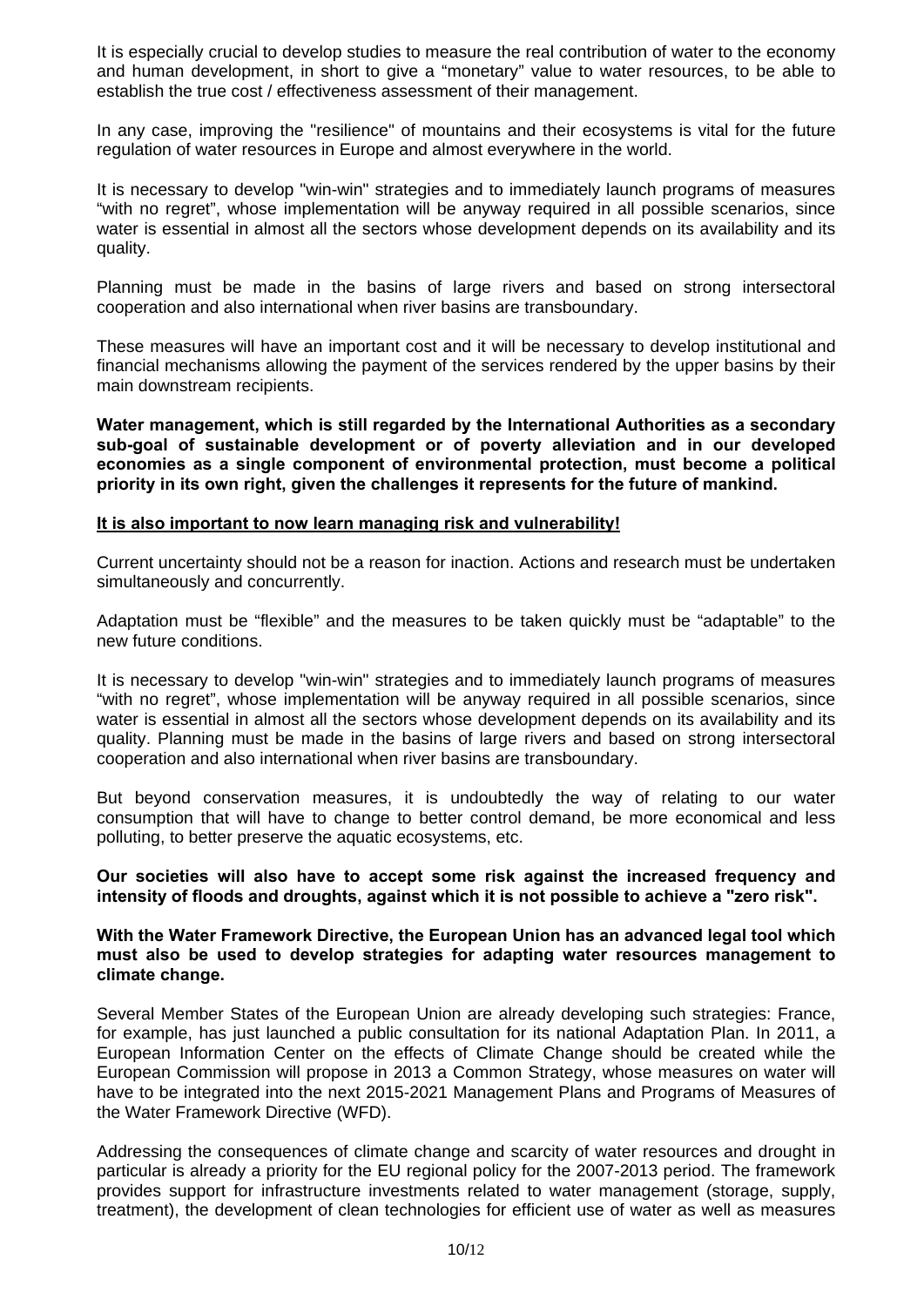to prevent risks. It is still essential to make sure that the granting of funds is subordinated to prior proof of use of measures aiming at saving water and guaranteeing its sound use…

#### **Cooperation between neighboring Countries, non EU members, should be developed and supported for applying the WFD principles and methods.**

The WFD has the following characteristics:

- It provides a common operational framework (objectives, methods, deadlines, reference conditions, planning documents), with guidance documents prepared through the CIS (Common Implementation Strategy) process led by EU Water Directors and European Commission, as common base for implementation.
- It requires a series of steps very close to the principles of River basin management supported by INBO: initial characterization of river basin districts, development of monitoring, elaboration of management plans and programs of measures to achieve good status for waters, public participation, principle of cost recovery… A new approach of the WFD is the wide use of economic analysis (cost-effectiveness analysis, cost-benefit analysis…) to identify the most efficient scenarios and develop a common approach for exemptions and extension of delays.
- The progress achieved are particularly important for transboundary basins, since the WFD explicitly requires delimiting international river basin districts and coordinating analysis of initial status, management plans, programs of measures and public participation between the concerned States. Among the 110 river basin districts established across the EU, 40 are international river basin districts and cover more than 60% of the EU territory, making international coordination one of the most significant issues and challenges for the WFD implementation.
- It requires all kinds of coordination, from bilateral cooperation to the involvement of 19 countries in the Danube International Commission. International Commissions act as platform for international coordination, supporting harmonization of practices, decisionmaking through consensus and prevention of conflicts, information exchange, improving upstream/downstream political and technical relationships, etc., between riparian countries.
- The WFD has been a driving force for the new Member States and is now a driving force for non-EU riparian countries (EECCA region), sharing a transboundary river basin with EU countries.

The WFD is a successful example of regional initiative which can inspire other areas in the world and first of all Mediterranean non EU- countries, as it appears to be a factor for disseminating the principles of good governance.

Of course, the WFD cannot be exported as such as a regulatory tool, but its approach and principles are broadly transferable and adaptable, such as: characterization of initial status and development of monitoring, formulation of management plans and action plans at basin level, definition of deadlines and measurable objectives, common indicators and reference frames for data management, introduction of the cost recovery principle, participation of the interested parties and of the public…

# **Conclusion**

Integrated and sound water resources management is more than ever an unquestionable priority, if we do not want this essential resource to become the limiting factor for sustainable development in many countries in Europe.

Organizing this management on a basin scale seems an effective solution as especially proven by the action taken at the European level with the WFD implementation.